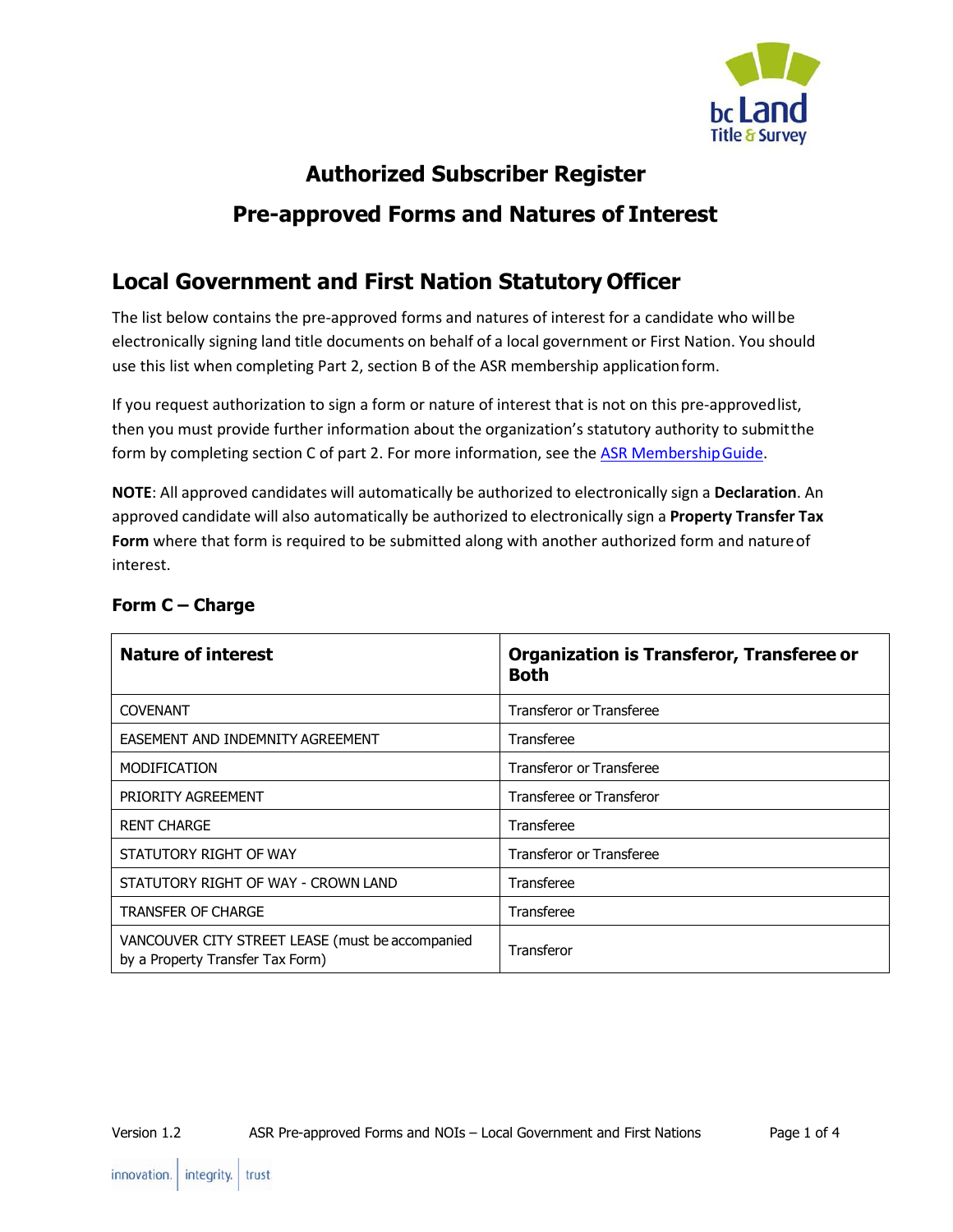#### **Form C – Release**

| <b>Nature of interest</b>               | <b>Organization is Transferor, Transferee or</b><br><b>Both</b> |
|-----------------------------------------|-----------------------------------------------------------------|
| <b>COVENANT</b>                         | Transferor                                                      |
| EASEMENT AND INDEMNITY AGREEMENT        | Transferor                                                      |
| <b>LAND USE CONTRACT</b>                | Transferor                                                      |
| <b>MODIFICATION</b>                     | <b>Transferor or Transferee</b>                                 |
| PRIORITY AGREEMENT                      | Transferor                                                      |
| <b>RENT CHARGE</b>                      | Transferor                                                      |
| RESORT MUNICIPALITY OF WHISTLER CHARGE  | Transferor                                                      |
| RIGHT TO ACQUIRE STATUTORY RIGHT OF WAY | Transferor                                                      |
| STATUTORY RIGHT OF WAY                  | <b>Transferor</b>                                               |
| TREATY FIRST NATION DEBT                | Transferor                                                      |

#### **Form 17 – Fee Simple**

| <b>Nature of Interest</b>                                    | <b>Organization is Transferor, Transferee or</b><br><b>Both</b> |
|--------------------------------------------------------------|-----------------------------------------------------------------|
| APPLICATION FOR CANCELLATION OF INTERIOR LOT<br><b>LINES</b> | Transferee                                                      |
| APPLICATION FOR TITLE TO ROAD                                | Transferee                                                      |
| EXPROPRIATION ACT - FEE SIMPLE (PROVINCIAL)                  | Transferee                                                      |
| EXPROPRIATION ACT - ROAD DEDICATION (PROVINCIAL)             | Transferee                                                      |
| REPLOTTING SCHEME - TRANSFER FROM TRUSTEE                    | Transferee                                                      |
| TAX SALE - CERTIFICATE OF NON-REDEMPTION                     | Transferee                                                      |
| TITLE TO CLOSED ROAD                                         | Transferee                                                      |

#### **Form 17 – Charge, Notation or Filing**

| <b>Nature of Interest</b>                       | <b>Organization is Transferor, Transferee or</b><br><b>Both</b> |
|-------------------------------------------------|-----------------------------------------------------------------|
| APPLICATION FOR DUPLICATE OF INDEFEASIBLE TITLE | Transferee                                                      |
| <b>CERTIFICATE OF CHARGE</b>                    | Transferee                                                      |
| <b>CHANGE OF ADDRESS</b>                        | Transferee                                                      |
| EXPROPRIATION ACT - AMENDED NOTICE (PROVINCIAL) | Transferee                                                      |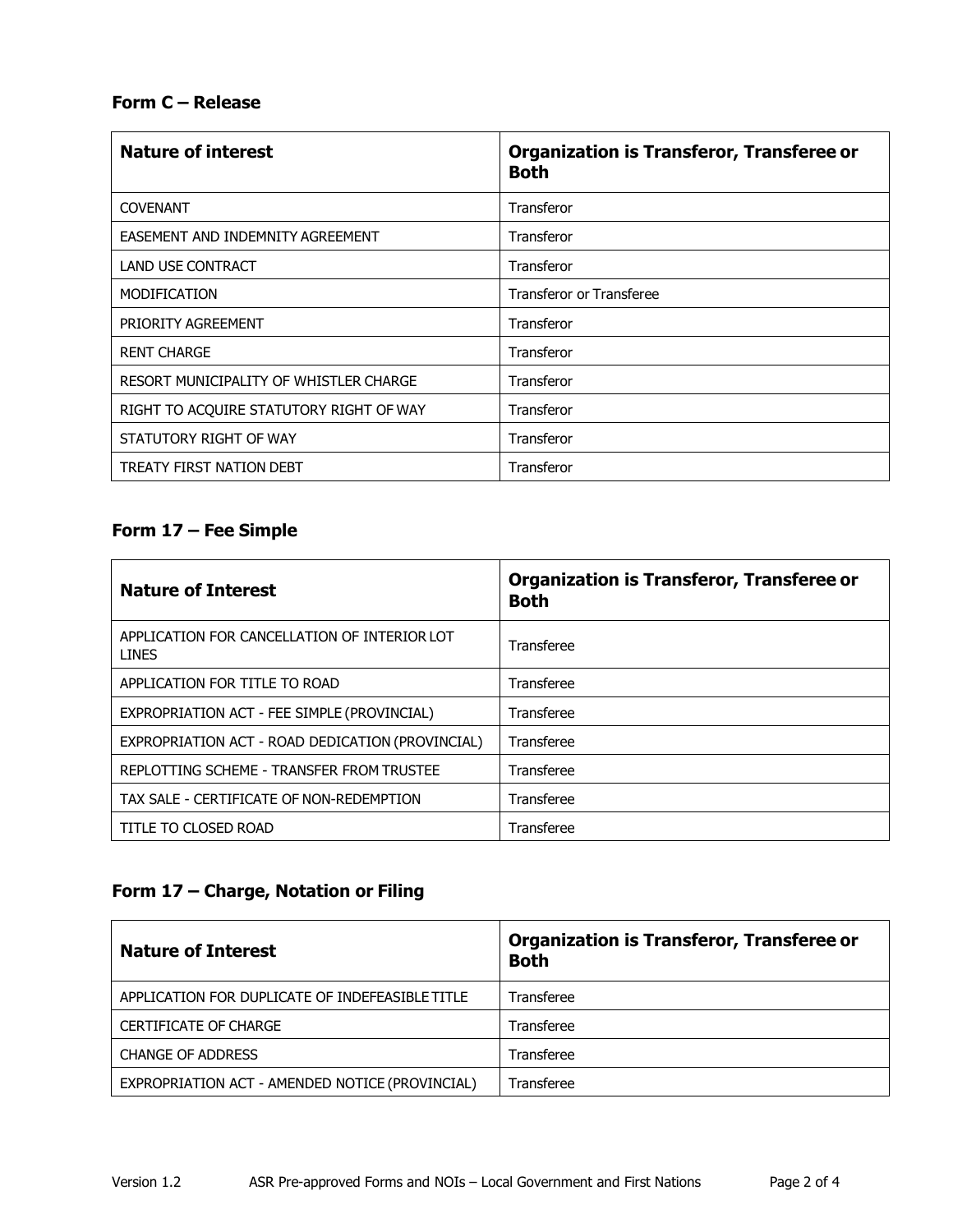| EXPROPRIATION ACT - COVENANT (PROVINCIAL)                  | Transferee |
|------------------------------------------------------------|------------|
| EXPROPRIATION ACT - STATUTORY RIGHT OF WAY<br>(PROVINCIAL) | Transferee |
| EXPROPRIATION ACT NOTICE (PROVINCIAL)                      | Transferee |
| LAND USE CONTRACT (AMENDED BY BYLAW)                       | Transferee |
| LEGAL NOTATION - MODIFICATION                              | Transferee |
| NOTICE OF TAX SALE                                         | Transferee |
| RESORT MUNICIPALITY OF WHISTLER - CERTIFICATE OF<br>LEVY   | Transferee |

## **Form 17 – Cancellation of Charge, Notation or Filing**

| <b>Nature of Interest</b>                     | <b>Organization is Transferor, Transferee or</b><br><b>Both</b> |
|-----------------------------------------------|-----------------------------------------------------------------|
| EXPROPRIATION ACT - ABANDONED (PROVINCIAL)    | Not Applicable                                                  |
| EXPROPRIATION ACT - CANCELLATION (PROVINCIAL) | Not Applicable                                                  |
| <b>LAND USE CONTRACT</b>                      | Not Applicable                                                  |
| <b>MODIFICATION</b>                           | Not Applicable                                                  |
| MUNICIPAL GOVERNMENT NOTICE                   | Not Applicable                                                  |
| NOTATION BY EFFLUXION OF TIME                 | Not Applicable                                                  |
| NOTICE OF TAX SALE REDEMPTION                 | Not Applicable                                                  |
| PRIORITY AGREEMENT                            | Not Applicable                                                  |
| RIGHT OF RESUMPTION COMMUNITY CHARTER         | Not Applicable                                                  |

#### **Application to Deposit Plan**

| <b>Nature of Interest</b>                                                           | <b>Organization is Transferor, Transferee or</b><br><b>Both</b> |
|-------------------------------------------------------------------------------------|-----------------------------------------------------------------|
| BYLAW OR ROAD CLOSING                                                               | Transferee                                                      |
| REFERENCE OR EXPLANATORY (must not change the<br>Number of Lots from the 0 default) | Transferee                                                      |
| STATUTORY RIGHT OF WAY                                                              | Transferee                                                      |